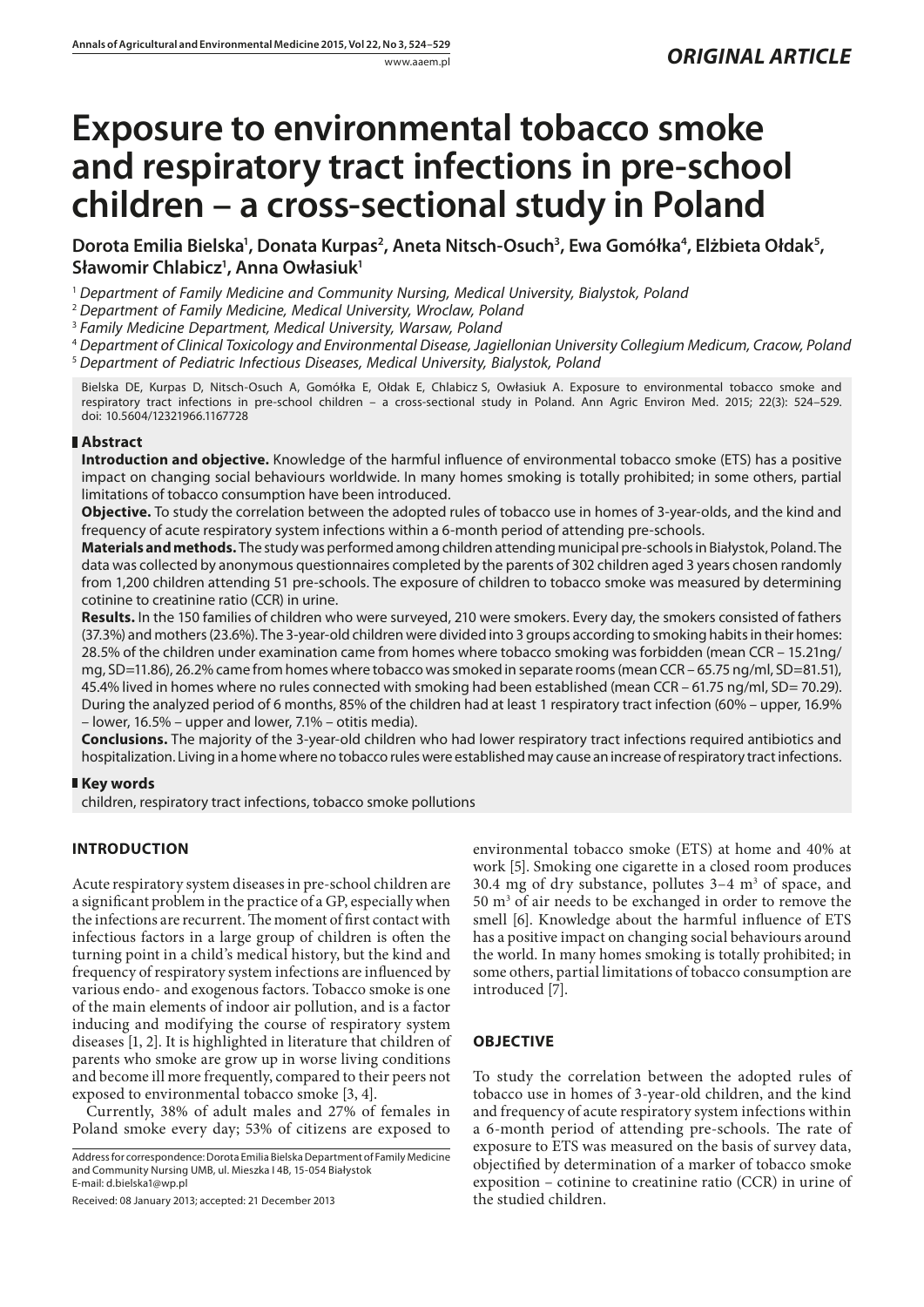#### **MATERIALS AND METHOD**

3-year-old children from families living in the city of Białystok, the capital of a province located in north-eastern Poland, with a population of 294,200 people were included in the study [8]. Its total surface area is  $102 \text{ km}^2$ , including 4,1% of green areas [9]. There are 354.7 cars to every 1,000 residents [10]. On the basis of data from the Provincial Fund for Environmental Protection concerning air cleanliness in Białystok, it was found that the norms of P10 suspended dusts were exceeded ecvery year between 2004–2007, and 2011–2012 (D24=50µ/m3 35days/year); the norms for P2,5,  $SO_2$ , NO<sub>2</sub>, CO, CO<sub>2</sub> and O<sub>3</sub> were not exceeded. [11].

From among the 1,200 children aged 3 years attending 51 municipal pre-schools, 390 were randomly chosen (every third or fourth child from the alphabetic attendance registers).

The study tool was an original survey questionnaire entitled 'The environment of my three-year-old', anonymously filledin by the caregivers of the randomly chosen children. The questionnaire was composed of 3 modules to evaluate the environmental conditions, incidence of respiratory system diseases among the children, and the structure of tobacco use in their families. The module devoted to previous respiratory system diseases included questions referring to the medical history and treatment in the first 3 years of life before attending pre-school and in the period of attending pre-school between January – June 2004.

302 completed questionnaires were received, and 153 girls (50.5%) and 149 boys (49.5%) were included in the study.

The exposure of children to tobacco smoke was measured by determining the cotinine to creatinine ratio (CCR) in urine [12]. 15 ml samples of morning urine were obtained from 284 children. Among the received samples, 140 were randomly chosen for determination of cotinine and creatinine concentration. The urine samples were stored at the temperature of –70ºC. The extraction and quantitative analysis of cotinine was performed by high-performance liquid chromatography method (HPLC). The limits of linearity (LOL) were in the range 5–1,000 ng/ml; limit of determination (LOD) – 3 ng/ml; limit of quantification (LOQ) – 5 ng/ml. The coefficient of variation of cotinine in concentrations 20 and 100 ng/ml did not exceed 10% and amounted up to 4.8% (inter-day CV) and 7.8% (intra-days CV).

Creatinine was determined by the kinetic colorimetric method with alkaline picrate without deproteinization, with the use of Creatinine kinetic reagent set (CREA) and a biochemistry analyzer (Konelab 60i).

**Statistical methods.** The obtained results were subject to statistical analysis in which the arithmetic mean, standard deviation (SD), minimum and maximum values were calculated for the measurable features, whereas quantity and percentage distribution was calculated for the non-measurable values.

For the features conforming to normal distribution, evaluated with the Shapiro-Wilk test, the one-way analysis of variance (ANOVA) was applied for comparisons between the analyzed groups, and for the features non-conforming to that distribution, the Kruskal-Wallis test was applied. The qualitative variables between groups were compared with the Chi<sup>2</sup> test. For the calculations, the significance level p<0.05 was assumed as statistically significant. The calculations were carried out with the use of the SPSS statistical packet.

#### **RESULTS**

In 47.9% of the analyzed families (150), 210 smokers were found: 37.3% were fathers (112), 23.6% were mothers (71), and 27 other household members (grandfathers, grandmothers, relatives). The fathers smoked 14 cigarettes a day, on average  $(SD=10.23)$ , smoking mothers – 8 cigarettes, on average (SD=8.18), and other household members – 15 cigarettes, on average (SD=11.14).

On the basis of the rules of tobacco use at home provided by the parents, the children were divided into 3 groups:

- 1. Group 0 (Gr0) children from families where smoking is totally forbidden
- 2. Group 1 (Gr1) children from homes where smoking is permitted in separated rooms (kitchen, bathroom or hall).
- 3. Group 2 (Gr2) children from homes where there are no rules concerning tobacco use.

The number of children in individual groups and the CCR values are presented in Table 1.

**Table 1.** Number of children classified according to ETS exposure and CCR values

| Group              | No. of<br>children | Cotinine/creatinine (CCR) [ng/mg] |                 |               |           |                                  |  |  |  |
|--------------------|--------------------|-----------------------------------|-----------------|---------------|-----------|----------------------------------|--|--|--|
|                    |                    | Highest<br>value                  | Lowest<br>value | Mean<br>value | <b>SD</b> | No. of analyzed<br>urine samples |  |  |  |
| Group <sub>0</sub> | 86                 | 45.7                              | 0.0             | 15.2          | 11.9      | 43                               |  |  |  |
| Group 1            | 79                 | 350.3                             | 0.5             | 65.8          | 81.5      | 40                               |  |  |  |
| Group <sub>2</sub> | 137                | 379.1                             | 0.2             | 61.8          | 70.3      | 57                               |  |  |  |
| Total              | 302                |                                   |                 |               |           | 140                              |  |  |  |
|                    | Gr0-Gr1 p< 0.001   |                                   |                 |               |           |                                  |  |  |  |
| р                  |                    | Gr0-Gr2 p<0.001                   |                 |               |           |                                  |  |  |  |
|                    | Gr1-Gr2 p=2.824    |                                   |                 |               |           |                                  |  |  |  |

The groups differed significantly with regards to the parents' level of education, income per person in the family and living conditions.

The highest number of children from Gr0 and the lowest number of children from Gr2 had parents with higher education. The differences between education levels of parents of children from particular groups were statistically significant (Tab. 2).

**Table 2.** Educational level of parents in each group of ETS exposure

|       |                 | Mother's educational level |            | Father's educational level |           |            |  |  |  |  |
|-------|-----------------|----------------------------|------------|----------------------------|-----------|------------|--|--|--|--|
| Group | higher          | secondary                  | elementary | higher                     | secondary | elementary |  |  |  |  |
| Gr0   | 54              | 29                         | 3          | 43                         | 35        | 8          |  |  |  |  |
|       | 62.8%           | 33.7%                      | 3.5%       | 50%                        | 40.7%     | 9.3%       |  |  |  |  |
| Gr1   | 34              | 39                         | 6          | 30                         | 42        | 7          |  |  |  |  |
|       | 43%             | 49.4%                      | 7.6%       | 38.0%                      | 53.2%     | 8.9%       |  |  |  |  |
|       | 43              | 88                         | 6          | 31                         | 89        | 15         |  |  |  |  |
| Gr2   | 31.4%           | 64.2%                      | 4.4%       | 23.0%                      | 65.9%     | 11.1%      |  |  |  |  |
| Total | 131             | 156                        | 15         | 104                        | 166       | 30         |  |  |  |  |
|       | 43.4%           | 51.7%                      | 5.0%       | 34.7%                      | 55.3%     | 10.0%      |  |  |  |  |
|       | Gr0-Gr1 p=0.034 |                            |            | $Gr0 - Gr1 p=0.25$         |           |            |  |  |  |  |
| p     | Gr0-Gr2 p<0.001 |                            |            | $Gr0 - Gr2 p < 0.001$      |           |            |  |  |  |  |
|       | Gr1-Gr2 p=0.094 |                            |            | $Gr1 - Gr2 p = 0.063$      |           |            |  |  |  |  |

The average annual net income per person amounted to: Gr0 – PLN 12,317 (SD=15.83);

Gr1 – PLN 9,210 (SD=8.31);

Gr2 – PLN 7,034 (SD=8.66) (p=0.008).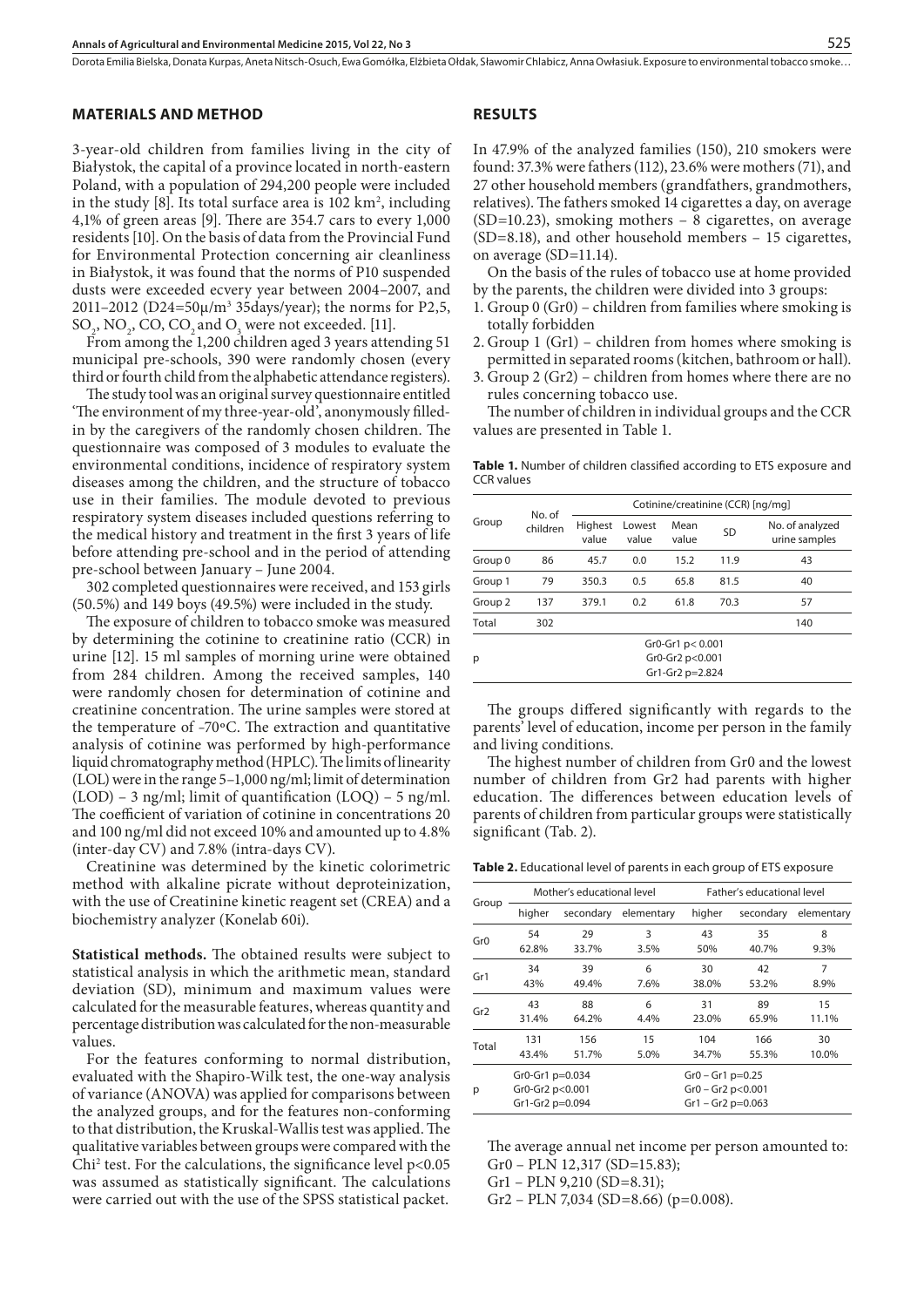Most of the studied children – 79.1% (239) – lived in blocks of flats, 5% (15) in terraced houses, and 15.9% (48) in detached houses. In detached houses lived 25.6% of the children (22) in Gr0, 15.2% (12) in Gr1 and 10.2% (14) in Gr2; in terraced houses – 7% (6) in Gr0, 1.5% (1) in Gr1 and 5.8% (8) in Gr2; in blocks of flats – 67.4% (58) in Gr0, 83.5% (66) in Gr1 and 83.9% (115) in Gr2 (Gr0: Gr1 p=0.008; Gr1: Gr2 p=0.160; Gr0: Gr2 p=0.008).

The average total surface of the flats in which the studied 3-year-olds lived was: Gr0–81.6 m², Gr1–67.2 m², Gr2– 62.5 m<sup>2</sup> p=0.013); the average number of m<sup>2</sup> in the flat was: Gr0–21,75 (SD=15.83), Gr1–17.67 (SD=8.31), Gr2–13.21  $(SD=8.66)$ , (p=0.005).

During pregnancy, none of the mothers of children from Gr0 used tobacco products, but 7% of the fathers smoked. In Gr1–10.1% of mothers and 47.4% of fathers smoked, and in Gr2–16.1% of mothers and 62.8% of fathers smoked (Tab. 3).

The occurrence of at least one acute respiratory system infection in the subjects over 6 months of attending preschools was reported by 87.2% of parents of children from Gr0, 78.5% in Gr1 and 87.6% in Gr2 (Tab. 4). The number of acute infections in children from particular studied groups

| Table 3. ETS prenatal exposure |  |  |
|--------------------------------|--|--|
|--------------------------------|--|--|

| Group           |              | <b>Mothers</b><br>smoking during pregnancy           | <b>Fathers</b><br>smoking during pregnancy           |            |  |  |
|-----------------|--------------|------------------------------------------------------|------------------------------------------------------|------------|--|--|
|                 | Yes          | <b>No</b>                                            | Yes                                                  | No         |  |  |
| Gr <sub>0</sub> | $0\%$ (0)    | 100% (86)                                            | 7% (6)                                               | 93% (80)   |  |  |
| Gr1             | $10.1\%$ (8) | 89.9% (71)                                           | 47.4% (37)                                           | 52.6% (41) |  |  |
| Gr2             | 16.1% (22)   | 83.9% (115)                                          | 62.8% (86)                                           | 37.2% (51) |  |  |
| Total           | $9.9\%$ (30) | 90.1% (272)                                          | 42.9% (129)                                          | 57.1 (172) |  |  |
| р               |              | Gr0-Gr1 p=0.002<br>Gr0-Gr2 p<0.001<br>Gr1-Gr2 p=0.22 | Gr0-Gr1 p<0.001<br>Gr0-Gr2 p<0.001<br>G1-Gr2 p=0.028 |            |  |  |

is presented by the following categories: upper respiratory tract infections (acute rhinitis, pharyngitis, laryngitis), lower respiratory tract infections (bronchitis, pneumonia) and otitis media (Tab. 5).

In all the groups, recurrences of acute upper respiratory tract infections prevailed – the biggest number of them occurred in children from Gr2. Acute lower respiratory tract infections were also the most common among children from

**Table 4.** Children by frequency of occurrence of acute respiratory tract infections

|                   | Group               | No. and percentage of children with number of acute infections |                        |                      |                        |                          |                        |                        |                        |                      |       |
|-------------------|---------------------|----------------------------------------------------------------|------------------------|----------------------|------------------------|--------------------------|------------------------|------------------------|------------------------|----------------------|-------|
| Infection type    |                     | $\mathbf{1}$                                                   | $\overline{2}$         | 3                    | $\overline{4}$         | 5                        | 6                      | $\overline{7}$         | 8                      | $10$                 | p     |
|                   | $\mathsf{O}\xspace$ | 10<br>11.6%                                                    | $\overline{2}$<br>2.3% |                      |                        |                          |                        |                        |                        |                      |       |
| Pneumonia         | $\mathbf{1}$        | $\mathbf{1}$<br>1.3%                                           | $\overline{2}$<br>2.5% |                      |                        |                          |                        |                        |                        |                      |       |
|                   | $\overline{2}$      | 11<br>11.6%                                                    | 3<br>2.2%              |                      |                        |                          |                        |                        |                        |                      | 0.098 |
|                   | $\mathsf 0$         | 10<br>11.6%                                                    | $\mathbf{1}$<br>1.2%   | $\mathbf{1}$<br>1.2% |                        |                          |                        |                        |                        |                      |       |
| <b>Bronchitis</b> | $\mathbf{1}$        | 6<br>7.6%                                                      | $\overline{4}$<br>5%   |                      |                        | $\mathbf{1}$<br>1.3%     |                        |                        |                        |                      |       |
|                   | $\overline{2}$      | 21<br>15.3%                                                    | 18<br>13.1%            | 5<br>3.6%            | $\overline{4}$<br>2.9% |                          | $\mathbf{1}$<br>0.7%   |                        |                        |                      |       |
| Laryngitis        | $\mathsf 0$         | $\overline{4}$<br>4.6%                                         | $\overline{2}$<br>2.3% |                      |                        |                          |                        |                        |                        |                      |       |
|                   | $\mathbf{1}$        | $\overline{4}$<br>5%                                           |                        |                      |                        |                          |                        |                        |                        |                      |       |
|                   | $\overline{2}$      | 6<br>4.3%                                                      | $\overline{1}$<br>0.7% | $\mathbf{1}$<br>0.7% |                        |                          |                        |                        |                        |                      |       |
|                   | $\mathsf 0$         | 12<br>14%                                                      | $\overline{7}$<br>8.1% | 9<br>10.4%           |                        | $\mathbf{1}$<br>1.2%     | $\mathbf{1}$<br>1.2%   | $\mathbf{1}$<br>1.2%   |                        |                      | 0.228 |
| Pharyngitis       | $\mathbf{1}$        | 17<br>21.5%                                                    | $\overline{7}$<br>8.9% | 6<br>7.6%            | $\mathbf{1}$<br>1.3%   | $\mathbf{1}$<br>1.3%     |                        |                        |                        |                      |       |
|                   | $\overline{2}$      | 19<br>13.6%                                                    | 16<br>11.7%            | $10$<br>7.3%         | $\mathbf{1}$<br>0.7%   | $\boldsymbol{6}$<br>4.3% |                        | $\mathbf{1}$<br>0.7%   | $\mathbf{1}$<br>0.7%   | $\mathbf{1}$<br>0.7% |       |
|                   | $\mathsf{O}\xspace$ | 6<br>8%                                                        | 13<br>15.1%            | 5<br>5.8%            | $\overline{2}$<br>2.3% | $\mathbf{1}$<br>1.2%     | $\overline{3}$<br>3.4% | $\mathbf{1}$<br>1.2%   | $\overline{2}$<br>2.3% |                      |       |
| Acute rhinitis    | $\mathbf{1}$        | 6<br>7.6%                                                      | 11<br>13.9%            | $\overline{4}$<br>5% | $\overline{2}$<br>2.5% | $\overline{4}$<br>5%     |                        |                        | $\overline{2}$<br>2,5% |                      |       |
|                   | $\overline{2}$      | 10<br>7.3%                                                     | 8<br>5.8%              | 5<br>3.6%            | $\overline{3}$<br>2.2% | $\overline{4}$<br>2.9%   | $\overline{3}$<br>2.2% | $\overline{2}$<br>1.4% | 3<br>2.2%              | $\mathbf{1}$<br>0.7% |       |
|                   | $\mathsf 0$         | $\mathsf{3}$<br>3.4%                                           | $\overline{2}$<br>2.3% |                      |                        |                          |                        |                        |                        |                      |       |
| Otitis media      | $\mathbf{1}$        | 3<br>3.8%                                                      | $\overline{1}$<br>1.3% | $\mathbf{1}$<br>1.3% | $\mathbf{1}$<br>1.3%   | $\mathbf{1}$<br>1.3%     |                        |                        |                        |                      | 0,558 |
|                   | $\overline{2}$      | 5<br>3.6%                                                      | $\mathbf{1}$<br>0.7%   |                      |                        |                          |                        |                        |                        |                      |       |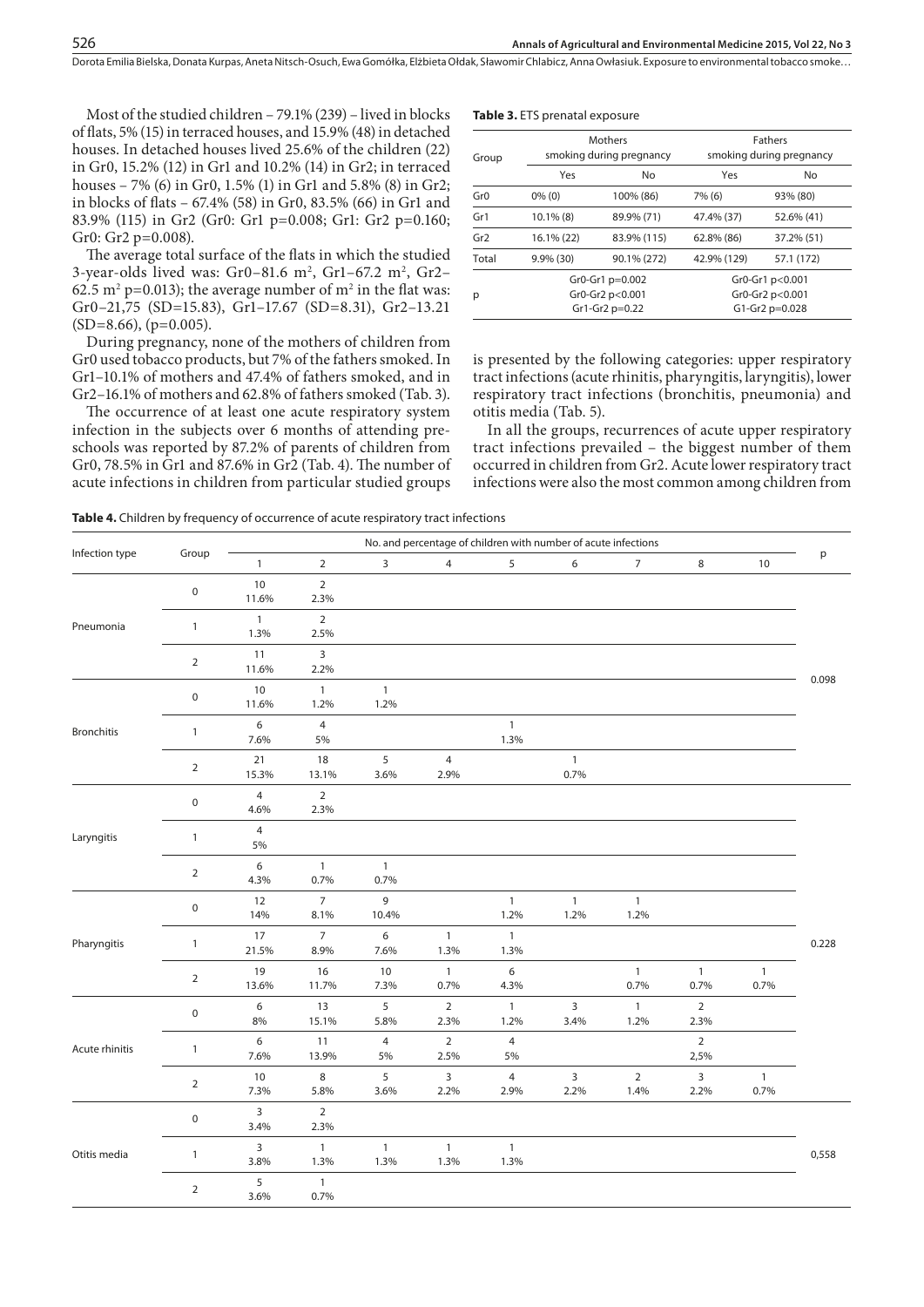| Group    | Types of acute respiratory tract infections | No. and percentage of children with specific number of acute infections |                |       |                |                |                |                |                |                |
|----------|---------------------------------------------|-------------------------------------------------------------------------|----------------|-------|----------------|----------------|----------------|----------------|----------------|----------------|
|          |                                             |                                                                         | $\overline{2}$ | 3     | 4              | 5              | 6              | 7              | 8              | 10             |
|          | Infections of lower                         | 20                                                                      | 3              |       |                |                |                |                |                |                |
|          | respiratory tract                           | 23%                                                                     | 3.4%           | 1.2%  |                |                |                |                |                |                |
|          | Infections of upper                         | 22                                                                      | 22             | 14    | $\overline{2}$ | $\overline{2}$ | 4              | $\overline{2}$ | $\overline{2}$ |                |
| $\Omega$ | respiratory tract                           | 25.5%                                                                   | 25.5%          | 16.2% | 2.3%           | 2.3%           | 4.7%           | 2.3%           | 2.3%           |                |
|          | Otitis                                      | 3                                                                       | 2              |       |                |                |                |                |                |                |
|          | media                                       | 3.4%                                                                    | 2.3%           |       | 1.2%           |                |                |                |                |                |
|          | Infections of lower                         | $\overline{7}$                                                          | 6              |       |                |                |                |                |                |                |
|          | respiratory tract                           | 8.9%                                                                    | 7.6%           |       |                | 1.3%           |                |                |                |                |
|          | Infections of upper                         | 27                                                                      | 18             | 10    | 3              | 5              |                |                | $\overline{2}$ |                |
| 2        | respiratory tract                           | 34.1%                                                                   | 25.3%          | 12.7% | 3.8%           | 6.3%           | 1.3%           |                | 3.8%           |                |
|          | Otitis                                      | 3                                                                       | $\overline{1}$ | 1     |                | $\mathbf{1}$   |                |                |                |                |
|          | media                                       | 3.8%                                                                    | 1.3%           | 1.3%  | 1.3%           | 1.3%           |                |                |                |                |
|          | Infections of lower                         | 32                                                                      | 21             | 5     | 4              |                |                |                |                |                |
|          | respiratory tract                           | 23.3%                                                                   | 15.3%          | 3.6%  | 2.9%           |                | 0.7%           |                |                |                |
|          | Infections of upper                         | 35                                                                      | 25             | 26    | $\overline{4}$ | 10             | $\overline{3}$ | 3              | 4              | $\overline{2}$ |
|          | respiratory tract                           | 25.5%                                                                   | 18.2%          | 11.7% | 2.9%           | 7.3%           | 2.1%           | 2.1%           | 2.9%           | 1.5%           |
|          | Otitis                                      | 5                                                                       | -1             |       |                |                |                |                |                |                |
|          | media                                       | 3.6%                                                                    | 0.7%           |       |                |                |                |                |                |                |

**Table 5.** Number and percentage of children with frequency of occurrence of acute respiratory tract infections

Gr2, whereas they were least frequently found in children from Gr1. Between the number of children in Group 1 and 2 who had up to 4 lower respiratory tract infections within 6 months, statistically significant differences ( $p=0.001$ ) were found.

In the analyzed 6-month period, 77.2% of children from Group 2, 64% of children from Group 0 and 59.5% of children from Group 1 (p=0.014) needed antibiotic treatment, which proportionally reflects the quantitative distribution of frequency of occurrence of lower respiratory tract infections in the respective studied groups. 9.5% of children from Group 0, 7.6% of children from Group 1 and 15.7% of children from Group 2 needed hospitalization for different reasons: Gr2:  $Gr0 - p=0.04$ ,  $Gr1$ :  $Gr2 - p=0.015$ .

#### **DISCUSSION**

Nearly half of the studied 3-year-old children lived in families where at least one person smoked. Nearly 1/3 of the children lived in households with a total prohibition of smoking. Most of the parents of those children had higher education. The group of 3-year-olds whose parents reported that smoking was permitted in allocated rooms of their flats (from which the children were absent) included 26.1% of the subjects. The rest of children, 45.4%, lived in families where no regulations concerning smoking had been established, which indicates that the awareness of the harmful impact of exposure to ETS among parents of the studied children is low, and is ignored by nearly half of the respondents. A study by Jung et al. [13] established the smoking statuses of parents of children aged 6–11 years in Anyang City, Gyeonggi Province, South Korea, proved that 40.9% of the children were not exposed to smoking at home, 18.5% were exposed to second-hand smoking and 40.6% exposed to third-hand smoking (THS) (smoke that lingers after the extinguishing of a cigarette, present in furniture, clothes or hair) [14].

CCR values in the urine of children potentially protected from exposure to ETS (Gr1) were similar to values occurring in children whose parents allowed smoking in their presence

(Gr2). Jurado et al. [15] obtained similar results in a study carried out in Granada, Spain, among 3–6-year-old preschool children. The results indicate that smoking in allocated rooms in flats with a small cubic capacity (prevalent among the respondents) did not accomplish the purpose intended by the parents, and did not protect the children from the impact of smoke [16]. Protano et al. showed a clear correlation between cotinine concentration in the urine of the studied children and exposure to tobacco smoke, depending on the habit of tobacco smoking and the number of cigarettes smoked by the parents [17].

The observed discrepancy between the survey outcome and biochemical results might have been caused by dishonesty of the respondents – they may have provided false but socially desirable answers in the questionnaire about regulation of smoking in their households. It seems unlikely that a large group of subjects were exposed to tobacco smoke outside their home, although that possibility must also be considered. Indirect passive smoking (THS) must also be taken into consideration. Its toxic influence is described in detail by Matt et al. [18].

According to Dove et al. [19], the legal restriction of smoking in public places results in a lower cotinine concentration in blood serum of children. Dempsey et al. [20] observed a significant discrepancy between survey data received from parents, reporting that 13% of the hospitalized children were exposed to ETS, and the fact that cotinine was found in 55% of blood serum of the studied children. Sabanty et Bróździk [21], who assessed CCR in the urine of elementary schools students in Łódź, Poland, observed that among those exposed to smoke, the CCR value was lower in children who had their own bedrooms. The study concerned older children who could consciously avoid the smoke and ventilate their bedrooms. The 3-year-old children considered in the presented were not able to do so because of their lack of autonomy due their young age.

During 6 months of attending pre-schools, 85% of the subjects had at least one respiratory tract infection. Some children repeatedly suffered from the same and different infections. The biggest number of sufferers recruited from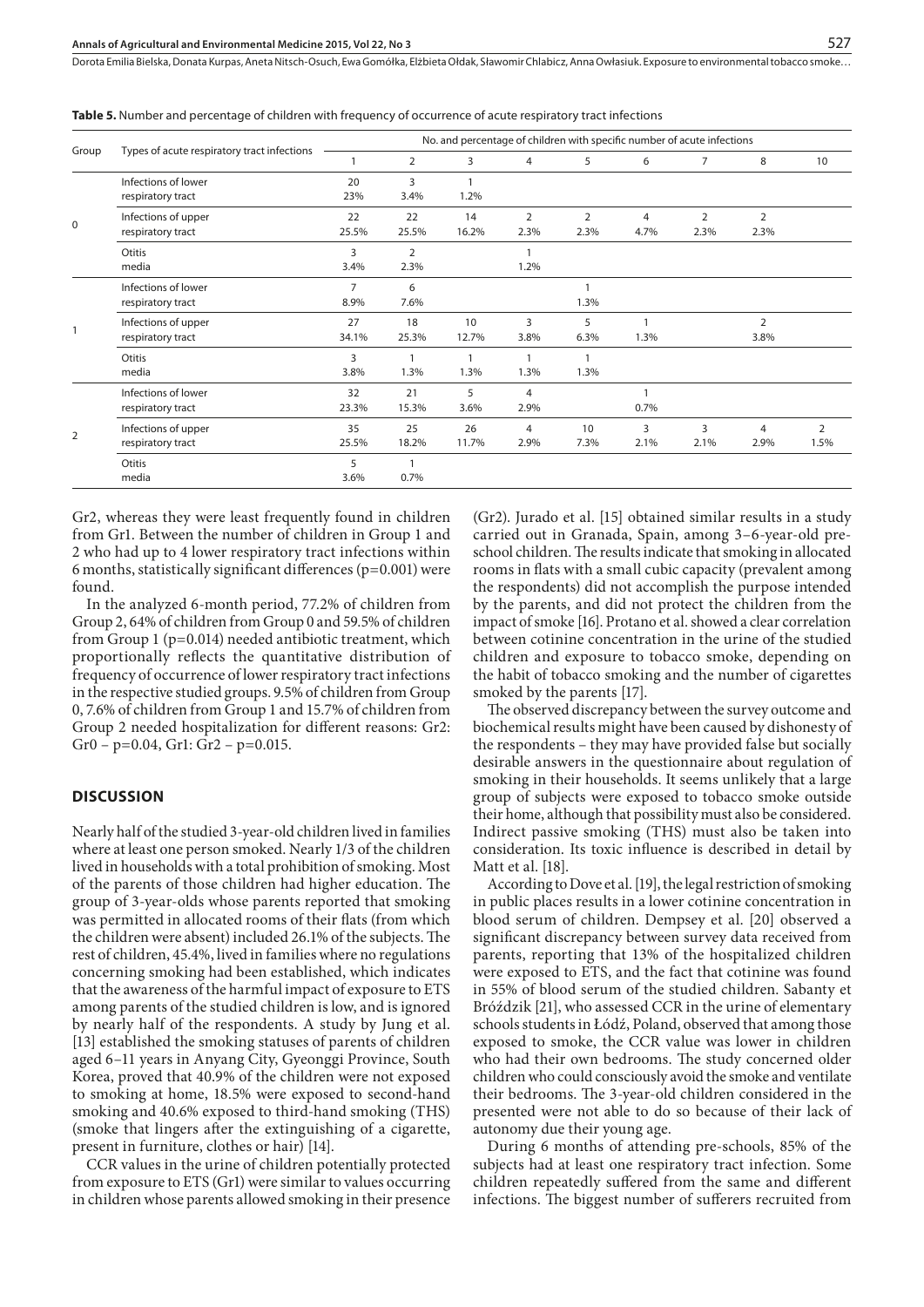families where ETS exposure was not controlled, whereas the children not exposed to tobacco smoke were the smallest group of sufferers. The difference between those groups, however, was not significant. Irrespective of the studied group, the children most often suffered from acute upper respiratory tract infections. The highest number of recurring infections of that type was observed in children from GR2, but the differences between particular groups were not significant. Acute lower respiratory tract infections also mostly repeated in children from GR2 and least often in GR1. A significant difference between the 2 groups concerned the number of children who had up to 4 lower respiratory tract infections (p=0.0001). It is curious that the children from homes where smoking was prohibited were ill nearly as often as the children from the exposed group, whereas the children who were potentially protected from smoke had the fewest acute lower respiratory tract infections. In that group, however, recurrent otitis media occurred most frequently.

Cook et al. [22] analyzed 50 studies evaluating the relation between exposure to ETS and increased rate of lower respiratory tract infections in young children. The results of 29 publications confirmed a relationship between secondhand smoke and increased morbidity rate of bronchitis, bronchiolitis and pneumonia, as well as an increased number of related stays in hospital. The meta-analysis carried out by Li et al. [23] indicates that there is an increased risk of lower respiratory tract infections in children exposed to ETS, especially in those aged less than 2 tears of age. Złotowska [24] published a study conducted as part of the international study project CESAR (Central European Study of Air pollution and Respiratory Health), which covered children aged 9–11. In it, she noted a statistically significant correlation between exposure to ETS and the occurrence of pneumonia in medical history. Krzywicka et al. [25], having interviewed parents of children hospitalized for respiratory tract infections, observed that more than 3 recurrences of bronchitis and pneumonia within a year occurred in 69.4% of children aged 2–4 exposed to ETS, and in 21.1% of children not exposed to second-hand smoke. The statistically significant relationship between second-hand smoke and the rate of acute bronchitis and dysphonia incidents in hospitalized children aged 0–7 was proved by Mania et al. [26].

In the presenyed study, it was found that statistically more children from Gr2 were exposed to ETS before birth due to their mothers and fathers smoking. However, when conducting the study in the groups mentioned in the current study, no relationship was shown between that exposure and the number of respiratory tract infections

Jones et al. [4] concluded that prenatal exposure to ETS significantly increased morbidity of infections, especially of the lower respiratory tract. The risk is still greater with additional exposure to ETS after birth. Baker et al. [27] proved a relationship between mothers who smoked, especially when breast-feeding, and increased risk of lower respiratory illness in the first 3 years of life.

The results of the ISAAC (International Study of Asthma and Allergies in Childhood), carried out in populations of schoolchildren in Poland, Germany, the Netherlands and Switzerland, also did not show any influence of pre-natal second-hand smoke regarding increased occurrence of bronchitis and pneumonia in the studied children in any of the countries [28].

Badeńska & Czerwionka-Szaflarska [29] proved in their study that 87.3% of repeatedly hospitalized children were exposed to second-hand smoke at home, and the most frequent reasons for their hospitalization were acute respiratory tract infections and otitis media.

The results of the presented study are consistent with those quoted above regarding the higher number of hospitalizations of children who were not protected from smoke at home, in relation to those who were protected  $(p=0.04)$  and potentially protected (p=0.015).

## **CONCLUSIONS**

Exposure to tobacco smoke in the population of 3-year-old children attending public pre-schools in Białystok does not differ significantly from the average exposure estimated in Poland.

3-year-olds who have less educated parents are more exposed to passive smoking at home.

The method of partial limitation of the exposure of children to ETS at home is ineffective

Children living in a home environment polluted with tobacco smoke more often have respiratory tract infections, and significantly more often need antibiotic treatment and hospitalization

## **Conflict of Interest**

The authors have no financial or other relationships that might lead to a conflict of interest.

# **REFERENCES**

- 1. Ruskamp J, Smit H, Rovers M, Hoekstra M, Schilder A, Brunekreef B et al. Neonatal total IgE and respiratory tract infections in children with intrauterine smoke exposure. Arch Dis Child. 2010; 95(6): 427–431.
- 2. Jones LL, Hashim A, McKeever T, Cook DG, Britton J, Leonardi-Bee J. Parental and household smoking and the increased risk of bronchitis, bronchiolitis and other lower respiratory infections in infancy: systematic review and meta-analysis. Respir Res. 2011; 10(12): 5.
- 3. Constant C, Sampaio I, Negreiro F, Aguiar P, Silva A, Salgueiro M, Bandeira T. Environmental tobacco smoke (ETS) exposure and respiratory morbidity in school age children.Rev Port Pneumol. 2011; 17(1): 20–26.
- 4. Wilson KM, Klein JD, Blumkin AK, Gottlieb M, Winickoff JP. Tobaccosmoke exposure in children who live in multiunit housing. Pediatrics 2011; 127(1): 85–92.
- 5. Public Health Europe [http://ec.europa.eu/health/ph\\_determinants/](http://ec.europa.eu/health/ph_determinants/life_style/Tobacco/smoke_free_en.htm) [life\\_style/Tobacco/smoke\\_free\\_en.htm](http://ec.europa.eu/health/ph_determinants/life_style/Tobacco/smoke_free_en.htm) (access: 2012.10.04).
- 6. Bartkowiak Z. Harmfulness of second-hand smoke. Otolar Pol. 1995; 49(3): 272–275.
- 7. Borland R, Young HH, Cummings KM, Hyland A, Anderson S, Fong GT. Determinants and consequences of smoke-free homes: findings from the International Tobacco Control (ITC) Four Country Survey. Tob Control. 2006; 15(Suppl III): iii42–50.
- 8. Bialystok.pl-Oficjalny portal miejski [http://www.bialystok.pl/272](http://www.bialystok.pl/272-dane-statystyczne/default.aspx) [dane-statystyczne/default.aspx](http://www.bialystok.pl/272-dane-statystyczne/default.aspx) (access: 2013.12.17) (in Polish).
- 9. Główny Urząd Statystyczny, 2009.p.29 [http://www.stat.gov.pl/cps/rde/](http://www.stat.gov.pl/cps/rde/xbcr/gus/OZ_miasta_wojewodzkie_nr_17.pdf) [xbcr/gus/OZ\\_miasta\\_wojewodzkie\\_nr\\_17.pdf](http://www.stat.gov.pl/cps/rde/xbcr/gus/OZ_miasta_wojewodzkie_nr_17.pdf). (access: 2013.11.28) (in Polish).
- 10. Główny Urząd Statystyczny, Bank Danych Lokalnych, 2013 [http://](http://www.stat.gov.pl/bdl/app/dane_podgrup.display?p_id=38486&p_token=0.8581112293911363) [www.stat.gov.pl/bdl/app/dane\\_podgrup.display?p\\_id=38486&p\\_](http://www.stat.gov.pl/bdl/app/dane_podgrup.display?p_id=38486&p_token=0.8581112293911363) [token=0.8581112293911363](http://www.stat.gov.pl/bdl/app/dane_podgrup.display?p_id=38486&p_token=0.8581112293911363) (access: 2013.12.17) (in polish)
- 11. Wojewódzki Inspektorat Ochrony Środowiska w Białymstoku, 2013.p.19–20 [http://www.wios.bialystok.pl/pdf/raport2011–2012.pdf](http://www.wios.bialystok.pl/pdf/raport2011-2012.pdf) (accessed: 2013.12.02) (in Polish).
- 12. Benowitz NL. Cotinine as a biomarker of environmental tobacco smoke exposure. Epidem Rev. 1996; 18: 188–204.